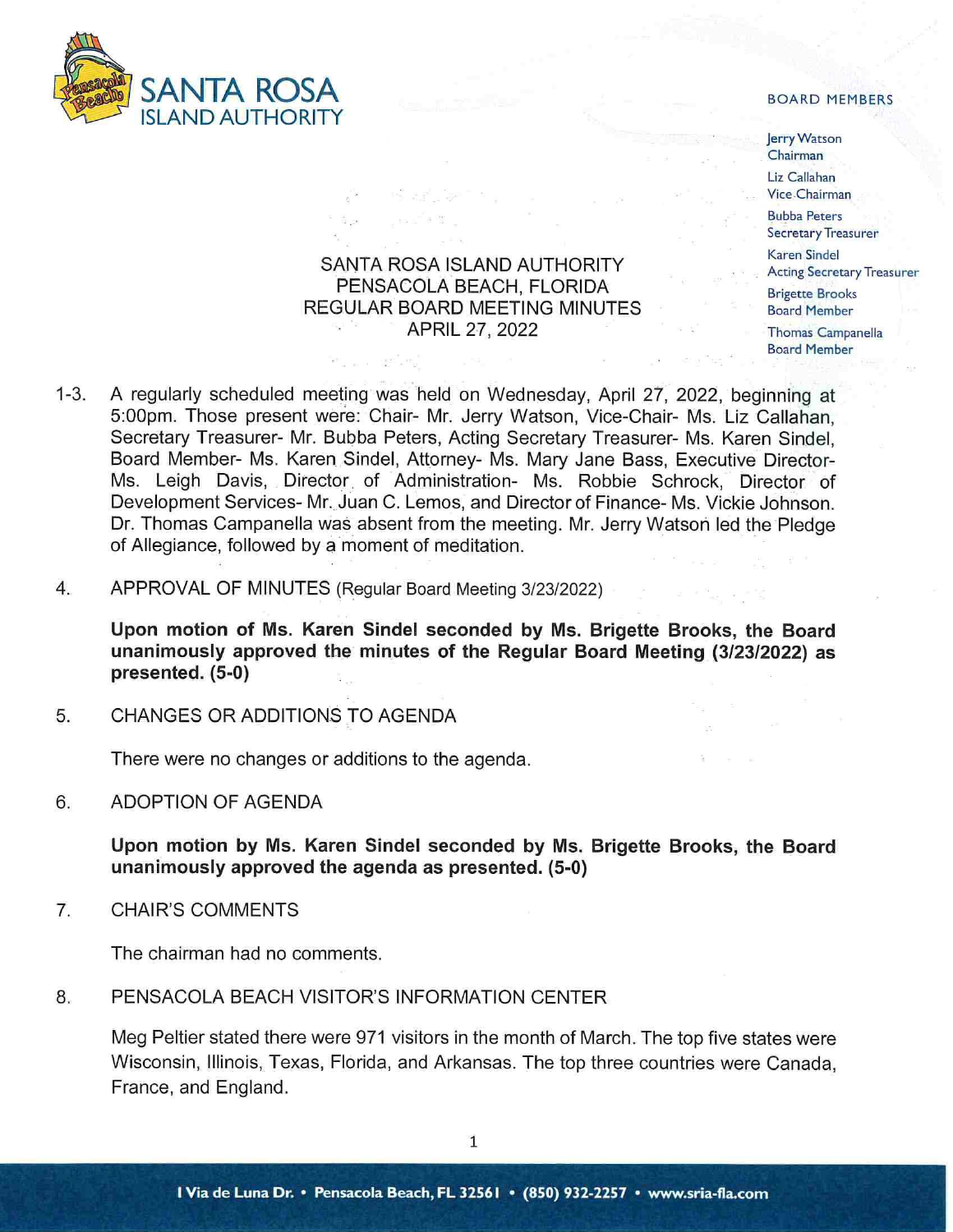# SANTA ROSA ISLAND AUTHORITY PENSACOLA BEACH, FLORIDA REGULAR BOARD MEETING MINUTES APRIL 27, 2022

## CONSENT AGENDA

### 9. COMMITTEE REPORTS

# A. ARCHITECTURAL & ENVIRONMENTAL COMMITTEE, DR. THOMAS CAMPANELLA, CHAIR, MS. KAREN SINDEL AND MR. BUBBA PETERS, MEMBERS

Item #1 - Request by Garrett and Kristin Maum – for the approval and execution of an Amendment to Single - Family Residential Lease Agreement Addressing Construction Below the Base Flood Elevation (Non-Conversion Agreement), for a new SFR construction project located at 1757 Ensenada Tres. (Lot 14, Block 5, Santa Rosa VIiias) (Staff report by Juan C. Lemos)

## **The Committee unanimously approved staff's recommendation.**

Item #2 - Request by Pensacola Beach Holdings, LLC d/b/a Pensacola Beach Boardwalk and Felix's Restaurant & Oyster Bar, - 400 Quietwater Beach Rd Ste#16 - for approval to construct a 200 sq. ft. accessory structure (deck and stage) on the Soundside beach area of the Commercial leasehold property. (Staff report by Juan C. Lemos)

#### **The Committee unanimously approved staff's recommendation.**

Item #3 - Request by Surf and Sand Development, LLC d/b/a Red Fish Blue Fish - 5 Via de Luna - for approval to construct an accessory structure (covered guest reception portico) on the Commercial leasehold property. (Staff report by Juan C. Lemos)

#### **The Committee unanimously approved staff's recommendation.**

Item  $#4$  - Request by Little Sabine, Inc.  $-136$  Ft. Pickens Rd.  $-$  to allow AT & T Mobility to mobilize on a portion of vacant property adjacent to the Bank of the South for the placement of a temporary COLT (Cell on Light Truck) from 4-1-2022 thru 9-27-2022. (Staff report by Juan C. Lemos)

#### **This item was moved to Regular Agenda Old Business Item #1 of this agenda.**

B. DEVELOPMENT & LEASING COMMITTEE, MS. KAREN SINDEL, CHAIR, DR. THOMAS CAMPANELLA AND MS BRIGETTE BROOKS, MEMBERS

Item #1- Request by Pier One Marina Gulf Breeze, LLC d/b/a Pensacola Beach Marina-655 Pensacola Beach Blvd- to sublease to Lil' Toot Boat Tours- to operate boat tours from commercial leasehold property. (Staff report by Robbie Schrock)

#### **The Committee unanimously approved staff's recommendation.**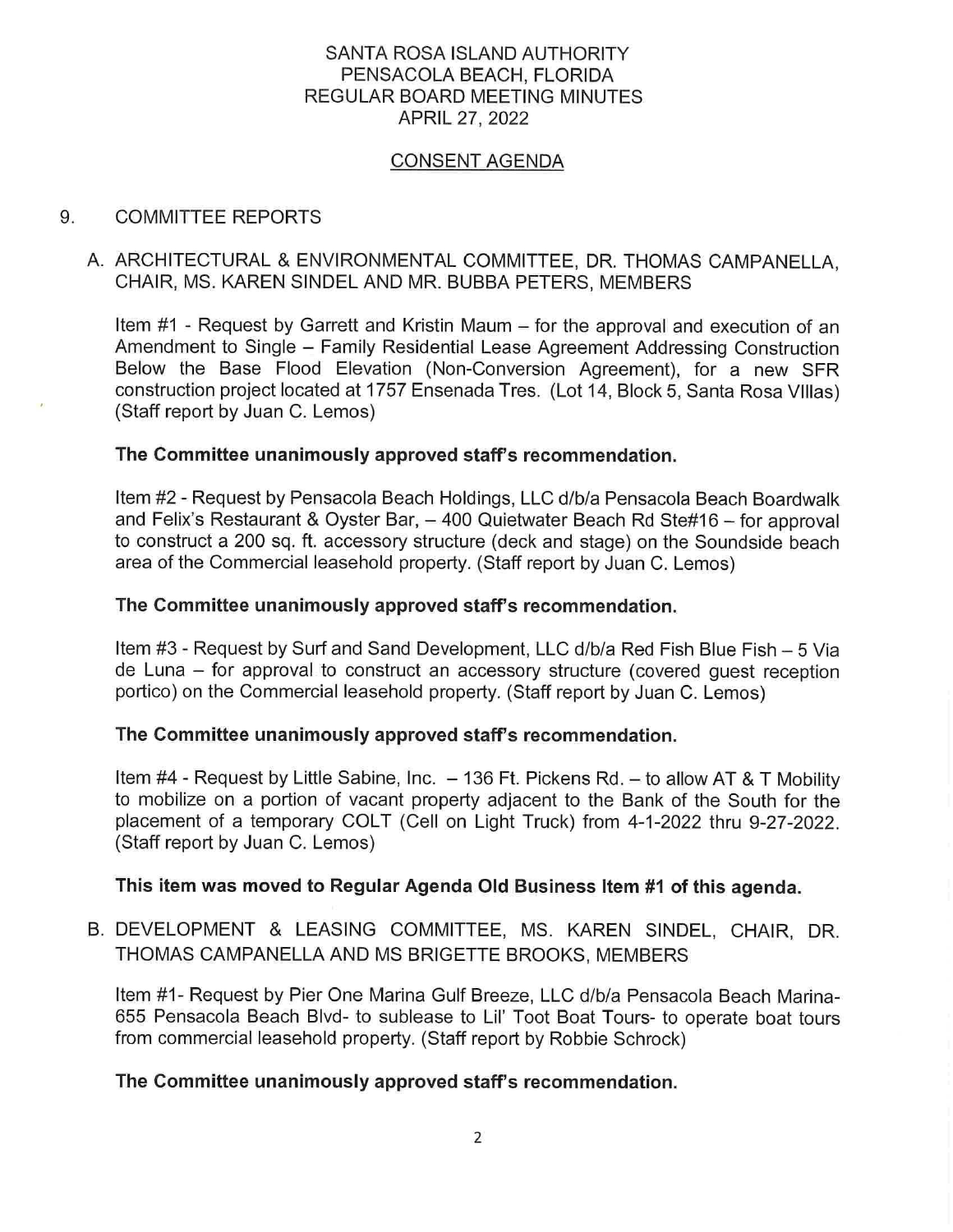# SANTA ROSA ISLAND AUTHORITY PENSACOLA BEACH, FLORIDA REGULAR BOARD MEETING MINUTES APRIL 27, 2022

Item #2- Approval of the Agreement of Ground Lessor for **H** & S Development, LLC, for the property located at 2 Via de Luna Dr., Pensacola Beach. (Staff report by Leigh Davis/Mary Jane Bass)

## **The Committee unanimously approved staff's recommendation.**

C. ADMINISTRATIVE COMMITTEE, MS. LIZ CALLAHAN, CHAIR, MR. JERRY WATSON AND MS. BRIGETTE BROOKS, MEMBERS

Item # 1 - Report on Financial Statements and Expenditures. (Staff report by Vickie Johnson)

## **The Committee unanimously accepted the report on Financial Statements and Expenditures as presented.**

Item #2- Authorization to Negotiate a Continuing Services Contract with Baskerville-Donovan, Inc. (BDI) for General Engineering Services. (Staff report by Leigh Davis)

## **The Committee unanimously approved staff's recommendation.**

Item #3- Authorization to Negotiate a Continuing Services Contract with Olsen & Associates for Coastal Engineering Services. (Staff report by Juan C. Lemos)

# **The Committee unanimously approved staff's recommendation.**

**Upon motion of Ms. Brigette Brooks seconded by Ms. Karen Sindel, the Board unanimously approved the consent agenda as presented. (5-0)** 

# REGULAR AGENDA

#### 10. OLD BUSINESS

Item #1- Request by Little Sabine, Inc.  $-136$  Ft. Pickens Rd.  $-$  to allow AT & T Mobility to mobilize on a portion of vacant property adjacent to the Bank of the South for the placement of a temporary COLT (Cell on Light Truck) from April 1, 2022 through September 27, 2022. (Staff report by Juan C. Lemos) (Pulled from the April 13, 2022 Committee Meeting)

**Upon motion of Ms. Karen Sindel seconded by Mr. Bubba Peters, the Board unanimously denied the temporary authorization and only allow for a 30-day set up during the Blue Angels show, June 16 through July 17, 2022. (5-0)**